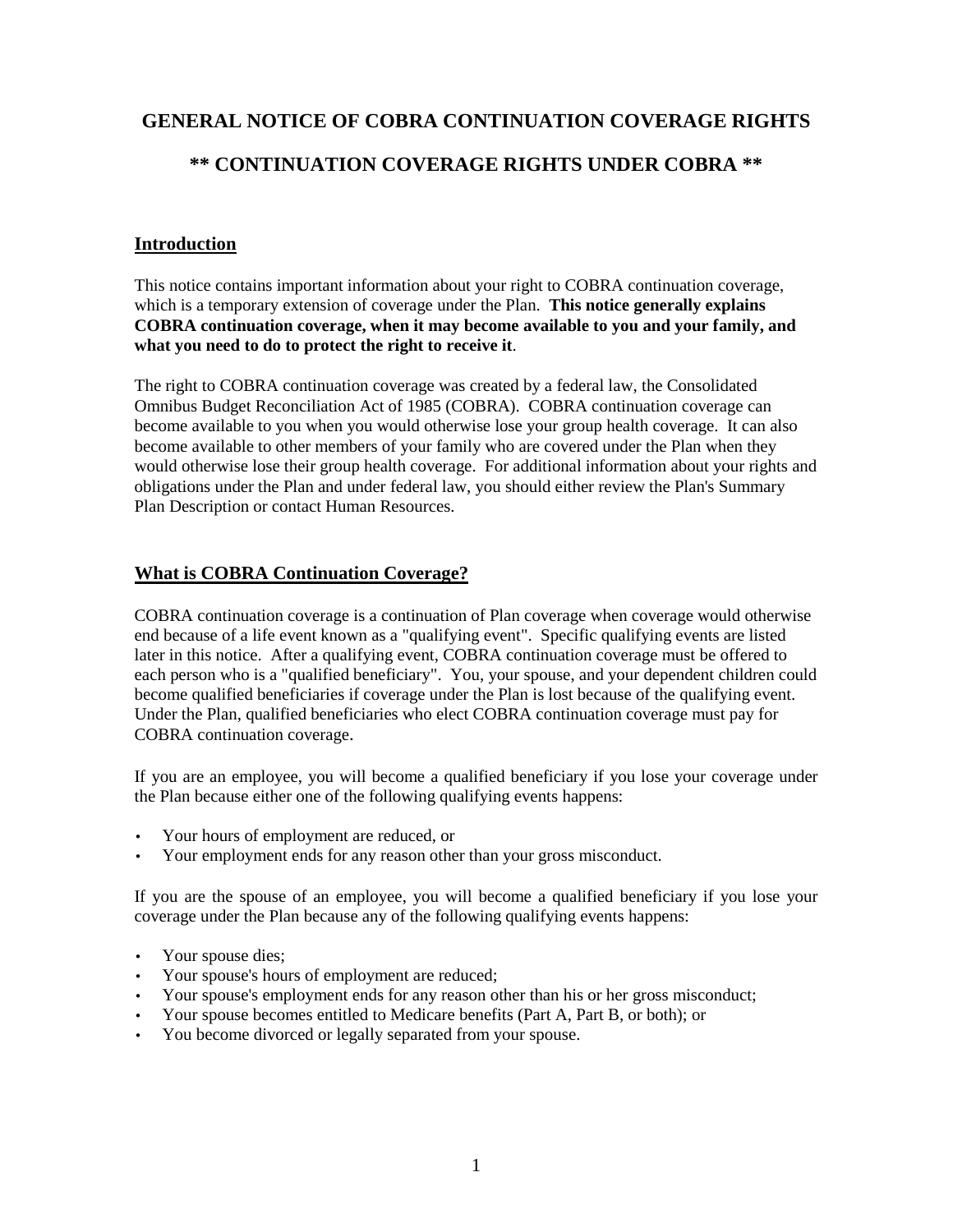Your dependent children will become qualified beneficiaries if they lose coverage under the Plan because any of the following qualifying events happens:

- The parent-employee dies;
- The parent-employee's hours of employment are reduced;
- The parent-employee's employment ends for any reason other than his or her gross misconduct;
- The parent-employee becomes entitled to Medicare benefits (Part A, Part B, or both);
- The parents become divorced or legally separated; or
- The child stops being eligible for coverage under the plan as a "dependent child".

In addition, there may be a right to continuation coverage for certain eligible retirees and their spouses, surviving spouses, and dependent children in the unlikely event of a Chapter 11 bankruptcy proceeding being commenced with regard to Hamilton College.

#### **When is COBRA Coverage Available?**

When the qualifying event is the end of employment or reduction of hours of employment, death of the employee, commencement of a proceeding in bankruptcy with respect to the employer, or the employee's becoming entitled to Medicare benefits (under Part A, Part B, or both), you will automatically receive more information about COBRA.

#### **You Must Give Notice of Some Qualifying Events**

For the other qualifying events (divorce or legal separation of the employee and spouse or a dependent child's losing eligibility for coverage as a dependent child), you must notify Human Resources in writing within 60 days after the qualifying event occurs.

#### **How is COBRA Coverage Provided?**

Once Human Resources receives notice that a qualifying event has occurred, COBRA continuation coverage will be offered to each of the qualified beneficiaries. Each qualified beneficiary will have an independent right to elect COBRA continuation coverage. Covered employees may elect COBRA continuation coverage on behalf of their spouses, and parents may elect COBRA continuation coverage on behalf of their children.

COBRA continuation coverage is a temporary continuation of coverage. When the qualifying event is the death of the employee, the employee's becoming entitled to Medicare benefits (under Part A, Part B, or both), your divorce or legal separation, or a dependent child losing eligibility as a dependent child, COBRA continuation coverage lasts for up to 36 months. When the qualifying event is the end of employment or reduction of the employee's hours of employment, and the employee becomes entitled to Medicare benefits less than 18 months before the qualifying event, COBRA continuation coverage for qualified beneficiaries other than the employee lasts until 36 months after the date of Medicare entitlement. For example, if a covered employee becomes entitled to Medicare 8 months before the date on which his employment terminates, COBRA continuation for his spouse and children can last up to 36 months after the date of Medicare entitlement, which is equal to 28 months after the date of the qualifying event (36 months minus 8 months). Otherwise, when the qualifying event is the end of employment or reduction of the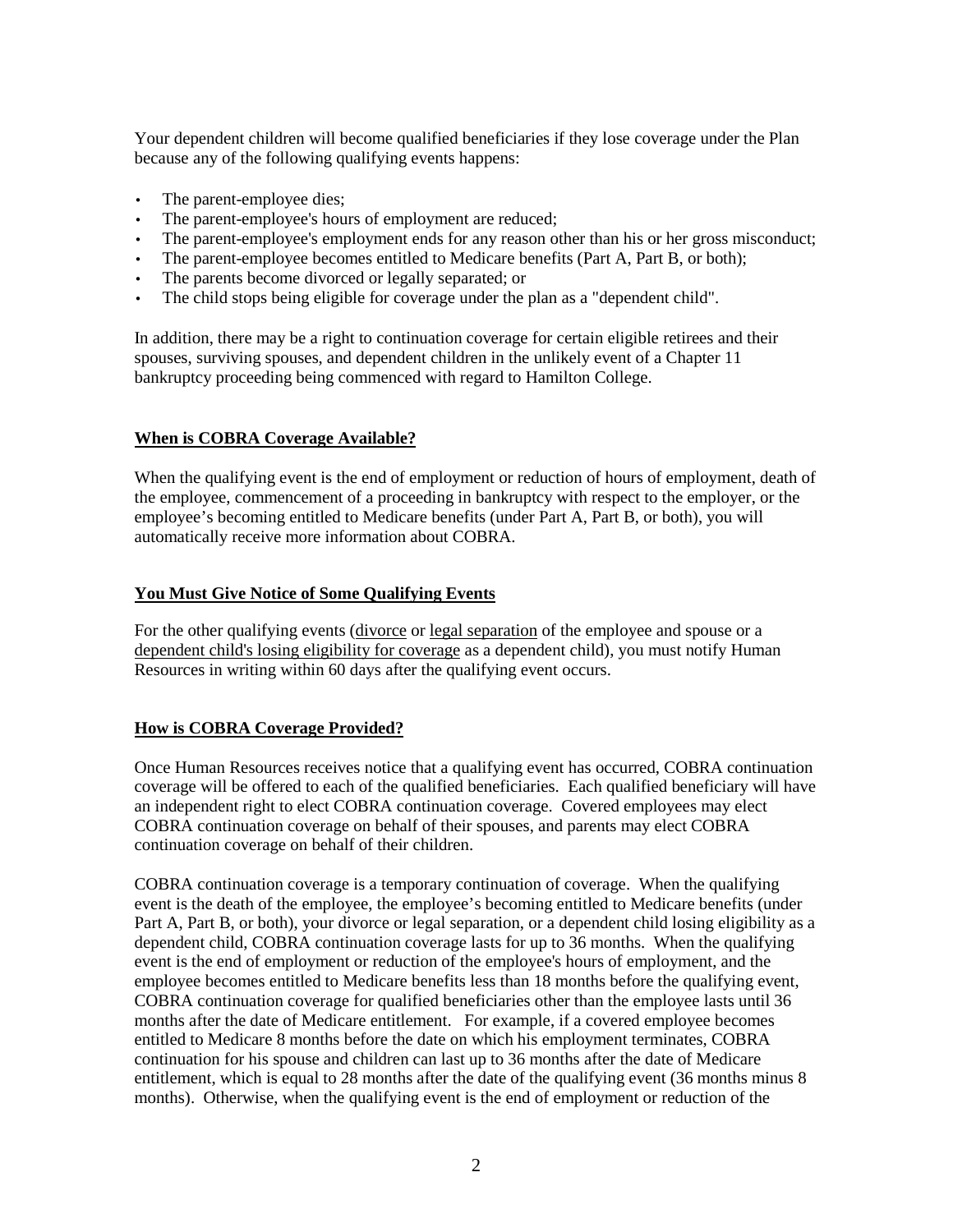employee's hours of employment, COBRA continuation generally lasts for up to a total of 18 months. There are two ways in which this 18-month period of COBRA continuation coverage can be extended:

## *Disability extension of 18-month period of continuation coverage*

If you or anyone in your family covered under the Plan is determined by the Social Security Administration to be disabled and you notify Human Resources in a timely fashion, you and your covered dependents can receive up to an additional 11 months of COBRA continuation coverage, for a total maximum of 29 months. The disability would have to have started at some time before the  $60<sup>th</sup>$  day of COBRA continuation coverage and must last at least until the end of the 18-month period of continuation coverage. In order to extend your COBRA coverage beyond 18 months, you must send a copy of the disability determination letter that you receive from the Social Security Administration (SSA) to Human Resources. The notice must be provided within 60 days of the latest of the following dates:

- $\triangleright$  The date of the SSA disability determination;
- $\triangleright$  The date of the qualifying event;
- $\triangleright$  The date the qualified beneficiary loses coverage; or
- $\triangleright$  The date the qualified beneficiary is notified of the obligation to provide the disability notice.

## *Second qualifying event extension of 18-month period of continuation coverage*

If your family experiences another qualifying event while receiving 18 months of COBRA continuation coverage, the spouse and dependent children in your family can get up to 18 additional months of COBRA continuation coverage, for a maximum of 36 months, if notice of the second qualifying event is properly given to the Plan. This extension is available to the spouse and any dependent children receiving continuation coverage if the employee or former employee dies, becomes entitled to Medicare benefits (Part A, Part B, or both), or gets divorced or legally separated, or if the dependent child when that child stops being eligible under the Plan as a dependent child, but only if the event would have caused the spouse or dependent child to lose coverage under the Plan had the first qualifying event not occurred.

## **If You Have Questions**

Questions concerning your Plan or your COBRA continuation coverage rights should be addressed to the contact identified below. For more information about your rights under ERISA, including COBRA, the Health Insurance Portability and Accountability Act (HIPAA), and other laws affecting group health plans, contact the nearest Regional or District Office of the U.S. Department of Labor's Employee Benefits Security Administration (EBSA) in your area or visit the EBSA website at www.dol.gov/ebsa. (Addresses and phone numbers of Regional and District EBSA Offices are available through EBSA's website.)